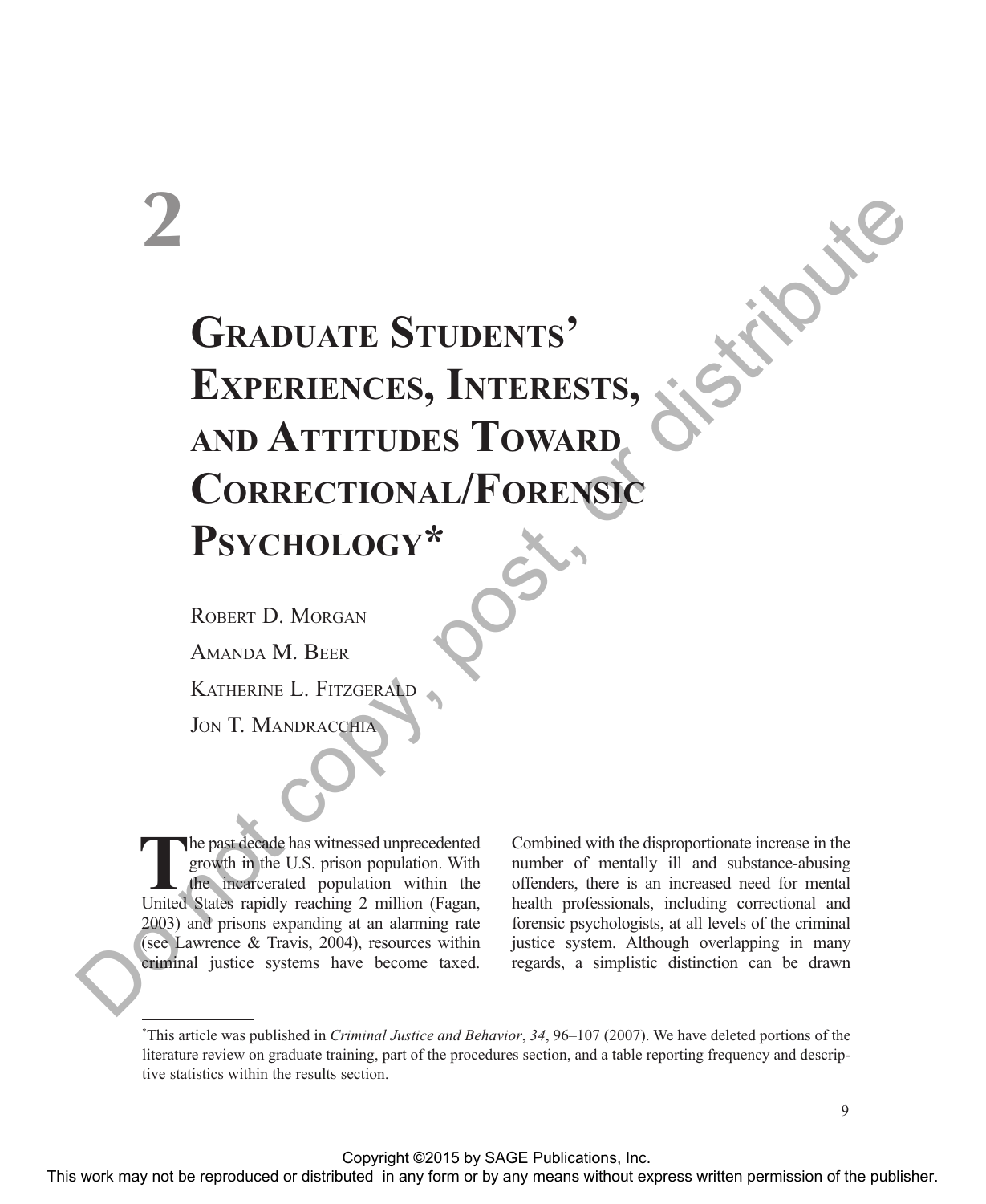#### 10 • **INTRODUCTION**

between correctional and forensic psychology specialties based on the populations served. For purposes of this study, correctional psychology is the application of psychological principles to individuals convicted of a crime and sentenced to serve time in a correctional setting (including community corrections), whereas forensic psychology (specifically, criminal forensic psychology for purposes of this article) is the application of psychological principles to individuals charged with a crime but who remain in the judicial process (i.e., have not been convicted of the crime with which they are charged).

Although there has been a rise in the total number of mental health professionals throughout corrections, increased staffing has not been proportionate to the rising prison population and lags behind current mental health service needs (Boothby & Clements, 2002; Magaletta & Boothby, 2003). In fact, mental health services are so direly needed that psychologists appear to have become integral components in the criminal justice system with their contributions now regarded as essential rather than optional (Turnbo & Murray, 1997). As a result, there is increased need for well-trained, motivated, and competent psychologists in correctional and forensic settings (Harowski, 2003).

. . . (T)he purpose of the current study was to investigate current correctional and forensic training opportunities available to doctoral students in clinical and counseling psychology programs. More specifically, this study sought to identify the availability of practicum experiences in criminal justice settings, availability of academic coursework related to issues in correctional and forensic psychology, access to mentors and faculty with research interests in these areas, and students' interest in such training opportunities. Finally, this study sought to investigate graduate students' attitudes toward inmates as well as offender-based mental health services.

\*\*\*\*\*

#### **METHOD**

#### **Participants**

Participants for this study were 175 advanced graduate student volunteers from APA accredited counseling and clinical psychology programs. Advanced students were defined as those graduate students within 2 years of applying for predoctoral internship. The counseling doctoral students were recruited from the 77 APA-accredited counseling doctoral programs. The clinical doctoral students were recruited from 77 randomly selected APAaccredited clinical psychology doctoral programs. Of the 77 clinical doctoral programs participating in this study, 65 (84%) offer the Ph.D. and 12 (16%) offer the Psy.D. degree. It should be noted that the percentage of Psy.D. programs in this study (i.e., 16%) is a slight underrepresentation of the total percentage of clinical doctoral programs offering the Psy.D. programs (25%; APA, n.d.).

There were 37 (21%) male participants and 136 (79%) female participants in this study (data were missing for 2 participants). It should be noted that this gender distribution is generally consistent with recent graduate school demographics, where approximately 71% of doctoral students are women (APA, 2005). The participants had a mean age of 29.1  $(SD = 5.4)$  and were predominantly Caucasian ( $n = 137, 79\%$ ); however, other ethnic/ racial groups were represented in this sample, including Hispanic/Latino(a)  $(n = 10, 5.7\%)$ , African American (*n* = 8, 4.6%), Asian/Asian American ( $n = 8, 4.6\%$ ), multi/biracial ( $n = 8, 4.6\%$ ), and American Indian/Native American (*n* = 1, 0.6%). Two (1.1%) individuals defined themselves as Other. There were 86 (49.7%) participants from clinical Ph.D. programs, 65 (37.1%) participants from counseling Ph.D. programs, and 22 (12.7%) participants from clinical Psy.D. programs. Approximately one third of the participants' training programs  $(n = 121, 69.1\%)$  were within Departments of Psychology, 42 (24%) were within Departments of Education, and 12 (6.9%) departments were listed as other. The majority of participants reported a M.S./M.A. (*n* = 139, 79.9%) as reproduced to fit in a stributed in the result of the result of the results and the results of the results of the results of the results of the results without express the stributed in a control with a stributed in a cont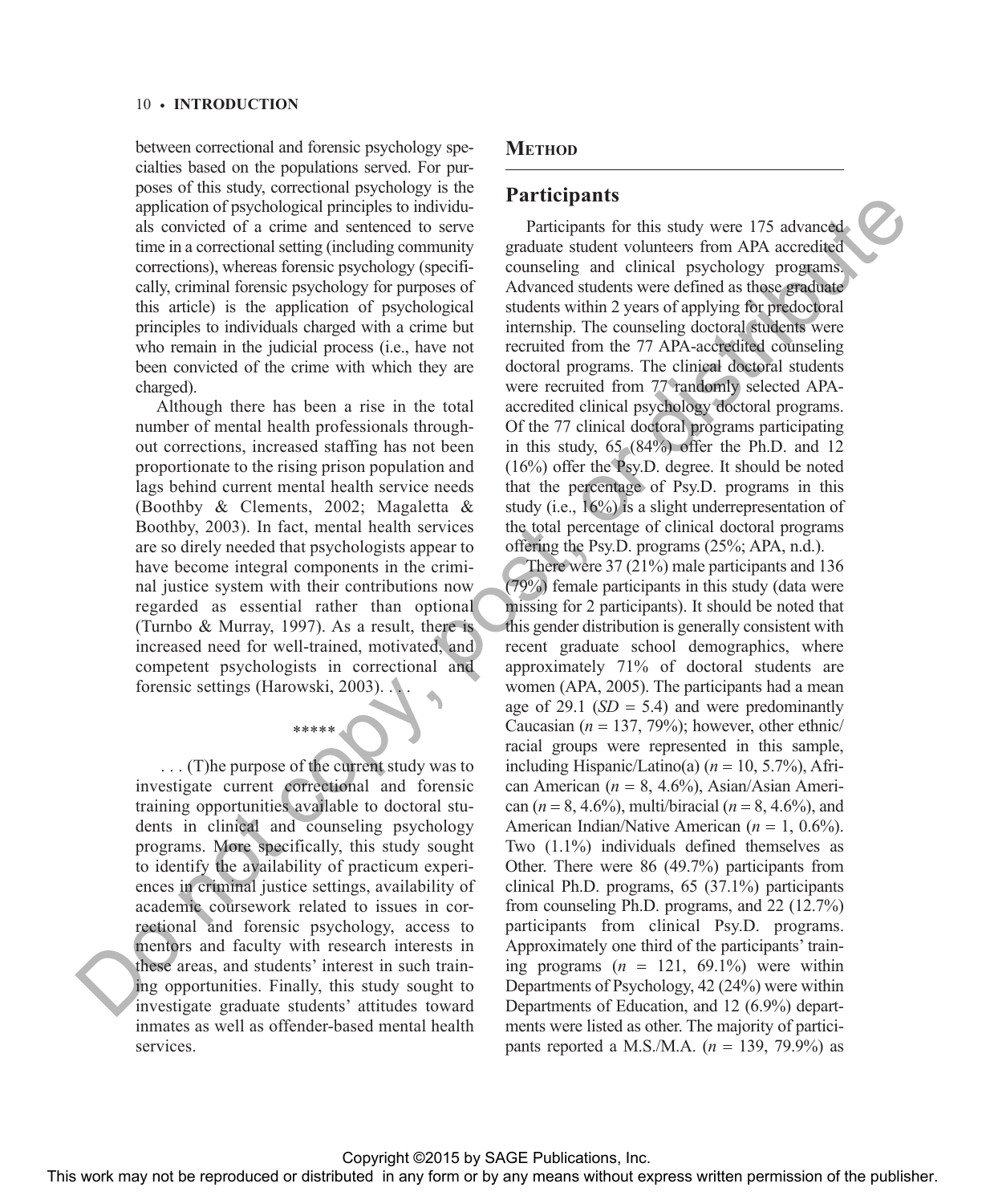their highest degree earned, whereas 30 (17.2%) reported a B.S./B.A. as their highest degree earned, 2 (1.1%) participants reported a Ph.D./Psy.D. as their highest degree earned, and 3 (1.7%) listed their highest degree earned as other. The mean total months of graduate school completed for the participants was  $47.06$  (*SD* = 17.94), whereas the mean total months completed in the participants' current program was 36.64 (*SD* = 14.95).

#### **Materials**

A two-page survey was developed by the first two authors to assess what training experiences students have available to them through their program of study. The survey consisted of four sections. Section 1 inquired about demographic data (e.g., age, race/ethnicity, marital status, years in graduate school, years in program, highest degree earned, field of highest degree) and program characteristics (i.e., type of program, academic housing of department, average number of years for students to complete the program). Section 2 assessed previous practicum experiences, including correctional and forensic experiences, as well as client characteristics such as client history of juvenile delinquency, antisocial personality disorder, and/or time spent in secure facilities. Section 3 inquired about academic program and training opportunities in correctional and forensic psychology (e.g., "How many faculty at your program engage in research pertaining to forensic/correctional psychology?" "How many graduate-level courses at your program cover topics related to forensic/correctional psychology?"). Finally, section 4 implemented a Likert-type scale format (1 = *disagree strongly*, 3 = *undecided*, 5 = *agree strongly*) to assess graduate students' educational opportunities and potential interest in professional and career opportunities with offender and antisocial populations. Sample questions included the following: "I would like to receive training in forensic/correctional psychology," "I have been or plan to be involved in research pertaining to forensic/correctional psychology," "I will consider applying to their higher depent of the representation of the representation of the representation of the reproduced or distributed in a statistical control of the publisher of the publisher. The anti-may form or by any point of the p

forensic/correctional psychology internship programs," "Working with an offender population would be professionally satisfying," and "I think working with offenders would be interesting and challenging work."

The Attitudes Toward Prisoners scale (ATP; Melvin, Gramling, & Gardner, 1985) was also used in this study to assess students' general attitudes toward offenders/prisoners. The ATP scale includes 36 items using a Likert-type format (1 = *disagree strongly*, 3 = *undecided*, 5 = *agree strongly*). Scores range from 36 to 180, with higher scores indicative of more favorable attitudes toward prisoners. Initial investigation of the ATP scale demonstrated moderate to high reliability (test-retest reliability of .82 and split-half reliability in two samples of .84 and .92) as well as adequate validity as evidenced by a contrasted groups method and the relationship between attitudes toward prisoners and dogmatism (Melvin et al., 1985). A subsequent investigation assessed the psychometric properties of the ATP scale and concluded the instrument has high reliability (test-retest and internal consistency) as well as adequate construct and criterion related validity (Ortet-Fabregat, Perez, & Lewis, 1993).

#### **Procedure**

Training directors from all 77 counseling psychology programs and from the random sample of 77 clinical psychology programs were contacted via e-mail requesting their participation in this project. The training directors were informed that their participation would involve providing the researchers with the number of advanced graduate students (i.e., previously defined as advanced graduate students within 2 years of applying for pre-doctoral internship) currently enrolled in their program, followed by the distribution of survey packets to these students at a later date. Training directors willing to assist with the distribution of research materials were asked to reply to the e-mail with the number of graduate students meeting the previously defined criteria.

\*\*\*\*\*

#### Copyright ©2015 by SAGE Publications, Inc.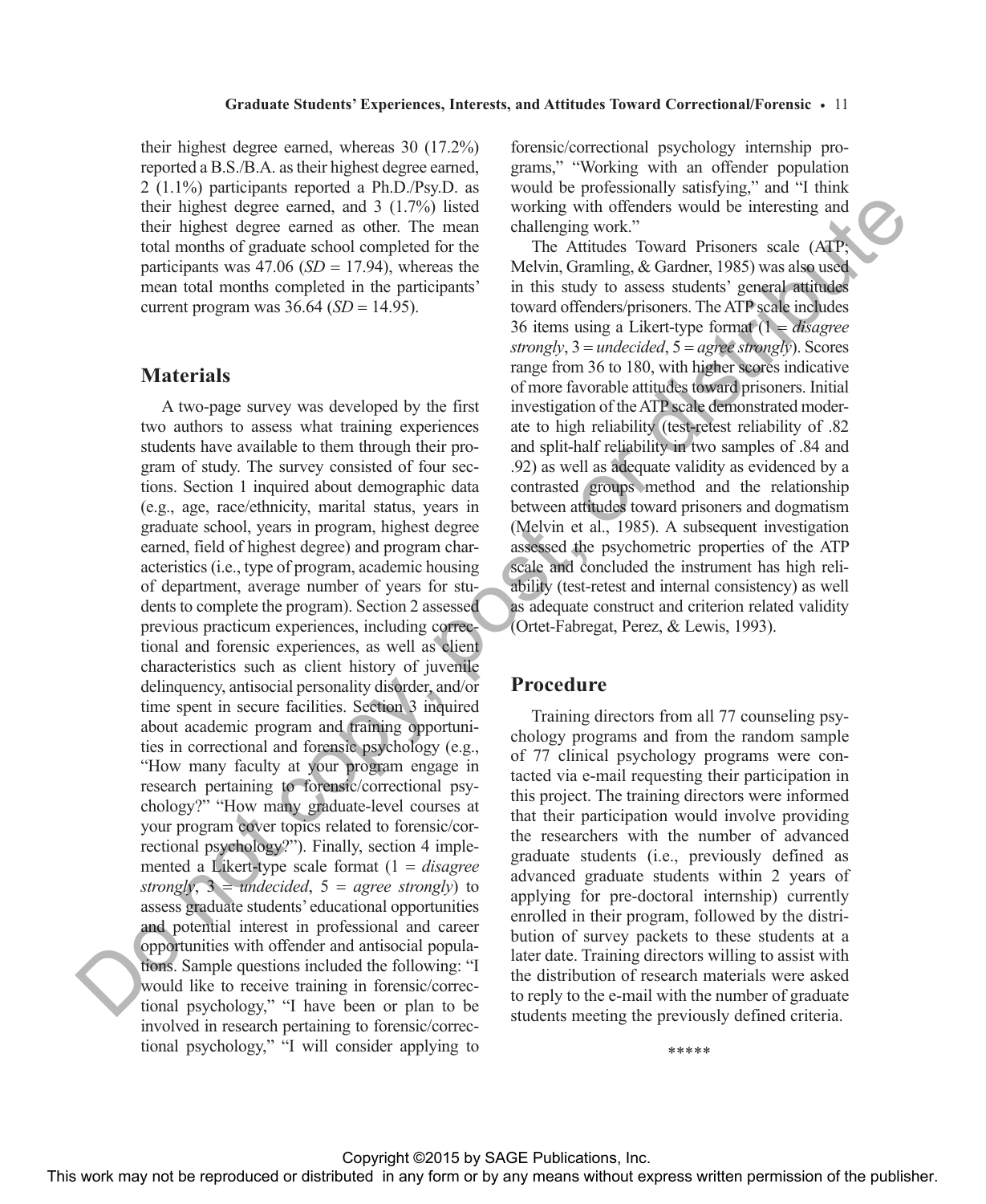#### **Results**

### **Practicum Experiences and Opportunities**

Graduate student participants, on average, completed 5.4 (*SD* = 2.67) semester hours of practicum, for an average of  $546$  (mode =  $500$ ,  $SD = 453$ ) direct client contact hours. Students earned practicum credit in a variety of settings, including (mean number of semesters and percentage of participants in parentheses) in-house clinics  $(1.9, SD = 2.8; 53%)$ , community mental health centers  $(0.7, SD = 1.1; 40\%)$ , university counseling centers  $(0.8, SD = 1.4; 40\%)$ , private outpatient clinics  $(0.2, SD = 0.7; 10\%)$ , state/ county hospitals  $(0.3, SD = 0.4; 13\%)$ , private psychiatric hospitals  $(0.9, SD = 0.4; 6\%)$ , medical schools  $(0.2, SD = 1.1; 8\%)$ , armed forces medical centers and/or Veterans' Administrative hospitals (VAs;  $0.2$ ,  $SD = 0.6$ ;  $9\%$ ), school districts  $(0.2, SD = 0.5; 13\%)$ , prison/jail facilities  $(0.3, SD = 0.9; 15\%)$ , secure forensic hospitals  $(0.03, SD = 0.2; 2\%)$ , other secure facilities  $(0.03, SD = 0.3; 2\%)$ , and other facilities  $(0.5; SD)$  $= 1.1$ ; 30%).

Forty-six participants (26% of sample) completed a practicum in a correctional or forensic setting. Of these participants, 9 (20%) worked with juveniles, 16 (35.6%) with adults, and 19 (42.2%) with a combination of juveniles and adults (these data were missing for two participants). In addition, the majority of these practicum experiences were with both male and female offenders  $(n = 29, 63\%)$ ; however, some were limited to experience with male  $(n = 13, 28.3\%)$ or female  $(n = 3, 6.5\%)$  offenders.

Although only 26% of graduate students are receiving practicum experiences in correctional or forensic settings, the majority are receiving experience with clients with a history of juvenile delinquency, criminal behavior, antisocial personality disorder, or a history of confinement. Participants' responses regarding client characteristics and caseloads were prearranged to assess three primary categories: current or most

recent experience in a secure setting, current or most recent experience in all other settings, and accumulated practicum experiences in all settings. In regard to nonsecure settings, graduate students reported having one or more clients on their current (or most recent) practicum caseload with a history of juvenile delinquency (64% of participants), charged or convicted of a crime (48% of participants), who meet the diagnostic criteria for antisocial personality disorder (30% of participants), and/or confined for criminal behavior (57%). It should be noted that overlap exists between participants' responses regarding (a) clients who have a history of juvenile delinquency and/or adult charges or convictions and (b) responses regarding the issue of incarceration (i.e., the question of time spent in jail, prison, or other secure facilities was independent of the questions regarding percentage of client caseload with a history of juvenile delinquency or history of criminal behavior). See Table 1 for the percentage of graduate students' caseloads consisting of current and accumulated clients with a history of juvenile delinquency, charges or convictions for an offense, history of confinement, and meeting the diagnostic criteria for antisocial personality disorder. **Principal Contents control is the reproduced or distributed in any form of the control or entrol or distributed in any form or by any means without express with the publisher. The means of the publisher or any means with** 

#### **Academic Program and Training**

Graduate students were asked about the availability of research mentors and coursework in correctional and/or forensic psychology. Approximately one half ( $n = 79, 48\%$ ; data missing for 11 participants) of the participants have at least one faculty member conducting research in the area of correctional or forensic psychology. Overall, participants reported an average of approximately 1 ( $M = 0.96$ ,  $SD = 1.4$ ) faculty member in their programs who conducts research in these areas. In addition, 42% of students reported that at least one faculty member was involved in the delivery of mental health services to offenders.

Regarding academic coursework, 42% of graduate students reported the availability of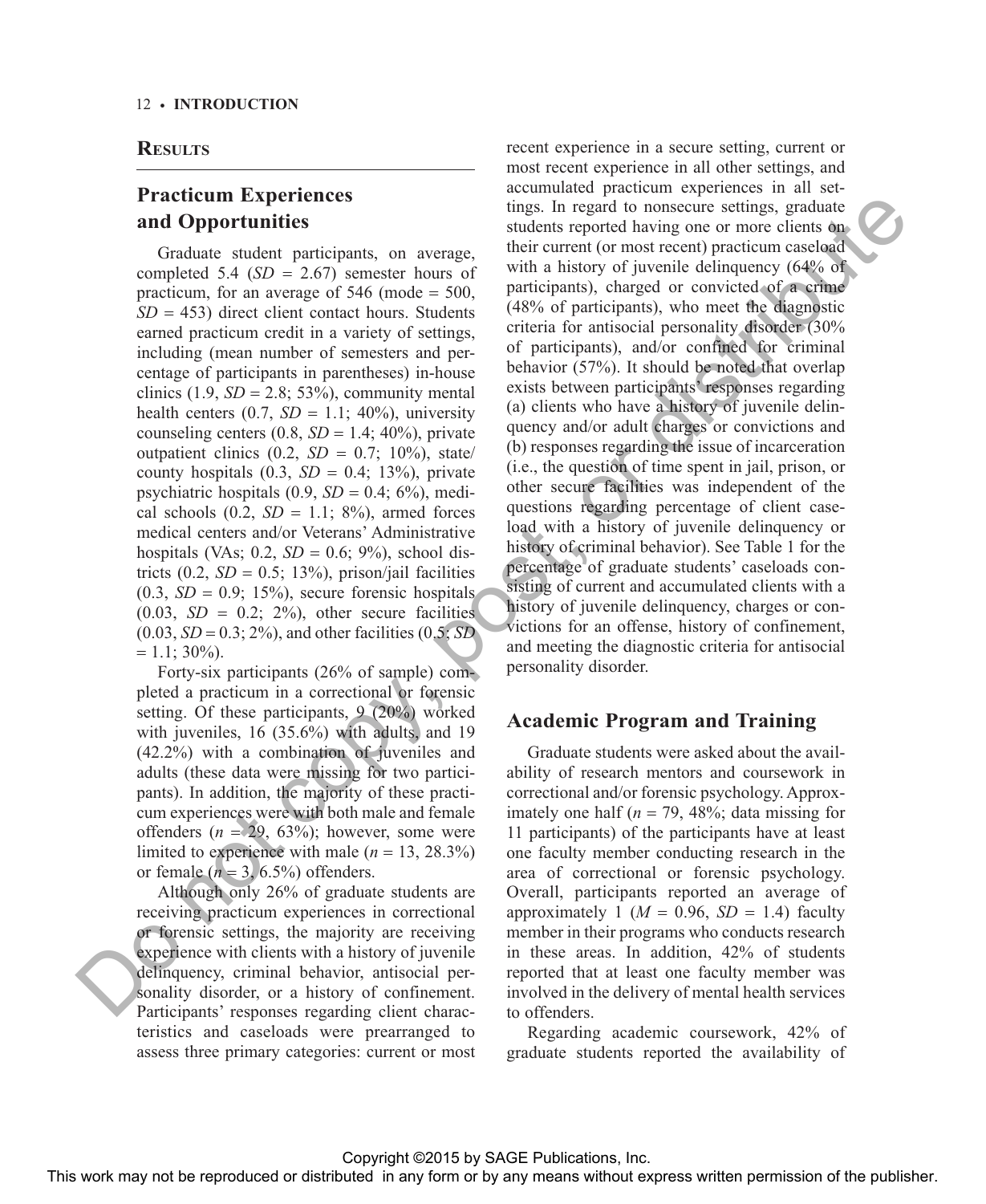#### **Graduate Students' Experiences, Interests, and Attitudes Toward Correctional/Forensic** • 13

| Not Including Secure Facilities (e.g., Jail,<br>Prison, Secure Forensic Mental Health Unit)                                                                                                                                                                                                                                                                                                                                                                                                                                                             | $\boldsymbol{M}$ | Mdn                                               | SD                                                                                                                                                                                                                                                                                   | $\boldsymbol{N}$ |
|---------------------------------------------------------------------------------------------------------------------------------------------------------------------------------------------------------------------------------------------------------------------------------------------------------------------------------------------------------------------------------------------------------------------------------------------------------------------------------------------------------------------------------------------------------|------------------|---------------------------------------------------|--------------------------------------------------------------------------------------------------------------------------------------------------------------------------------------------------------------------------------------------------------------------------------------|------------------|
| Percentage of clients with a history of<br>juvenile delinquency                                                                                                                                                                                                                                                                                                                                                                                                                                                                                         | 20.63            | 8.0                                               | 29.3                                                                                                                                                                                                                                                                                 | 161              |
| Percentage of clients who have been charged<br>or convicted of a crime as an adult                                                                                                                                                                                                                                                                                                                                                                                                                                                                      | 13.03            | 0.0                                               | 26.01                                                                                                                                                                                                                                                                                | 155              |
| Percentage of clients diagnosed with<br>antisocial personality disorder                                                                                                                                                                                                                                                                                                                                                                                                                                                                                 | 4.4              | 0.0                                               | 11.61                                                                                                                                                                                                                                                                                | 156              |
| Percentage of clients who have spent time in a<br>jail, prison, or other secure facility                                                                                                                                                                                                                                                                                                                                                                                                                                                                | 15.75            | $2.0\,$                                           | 26.76                                                                                                                                                                                                                                                                                | 160              |
| Accumulated Practicum Caseload (Including<br>Practica Completed in Secure Facilities)                                                                                                                                                                                                                                                                                                                                                                                                                                                                   | M                |                                                   | SD                                                                                                                                                                                                                                                                                   | N                |
| Percentage of clients with a history of<br>juvenile delinquency                                                                                                                                                                                                                                                                                                                                                                                                                                                                                         | 24.4             | 10.0                                              | 31.2                                                                                                                                                                                                                                                                                 | 159              |
| Percentage of clients who have been charged<br>or convicted of a crime as an adult                                                                                                                                                                                                                                                                                                                                                                                                                                                                      | 18.68            | 5.0                                               | 29.05                                                                                                                                                                                                                                                                                | 155              |
| Percentage of clients diagnosed with<br>antisocial personality disorder                                                                                                                                                                                                                                                                                                                                                                                                                                                                                 | 7.71             | 0.0                                               | 16.27                                                                                                                                                                                                                                                                                | 154              |
| Percentage of clients who have spent time in a<br>jail, prison, or other secure facility                                                                                                                                                                                                                                                                                                                                                                                                                                                                | 20.63            | 5.0                                               | 30.34                                                                                                                                                                                                                                                                                | 160              |
| Note: Categories are not mutually exclusive, so overlap exists between participants' responses to the respective questions.<br>graduate courses covering topics related to cor-<br>rectional and/or forensic psychology in their<br>programs, with an average of $1 \ (M = 1.15,$<br>$SD = 2.8$ ) course available. Twenty-five percent<br>$(n = 42, data missing from 5 participants)$ of the<br>participants completed at least one academic<br>class offering topics related to correctional and/<br>or forensic psychology. In addition to academic | in               | <b>Professional Interests</b><br>and Career Plans | Table 2 [not included here] presents partici-<br>pants' perceptions, opportunities, and interests<br>correctional and forensic psychol-<br>ogygraduate students are interested in<br>receiving training in forensic and correctional<br>psychology (52% of respondents reported they |                  |

**Table 1** Descriptive Statistics for Graduate Students' Practicum Caseloads

# **Professional Interests and Career Plans**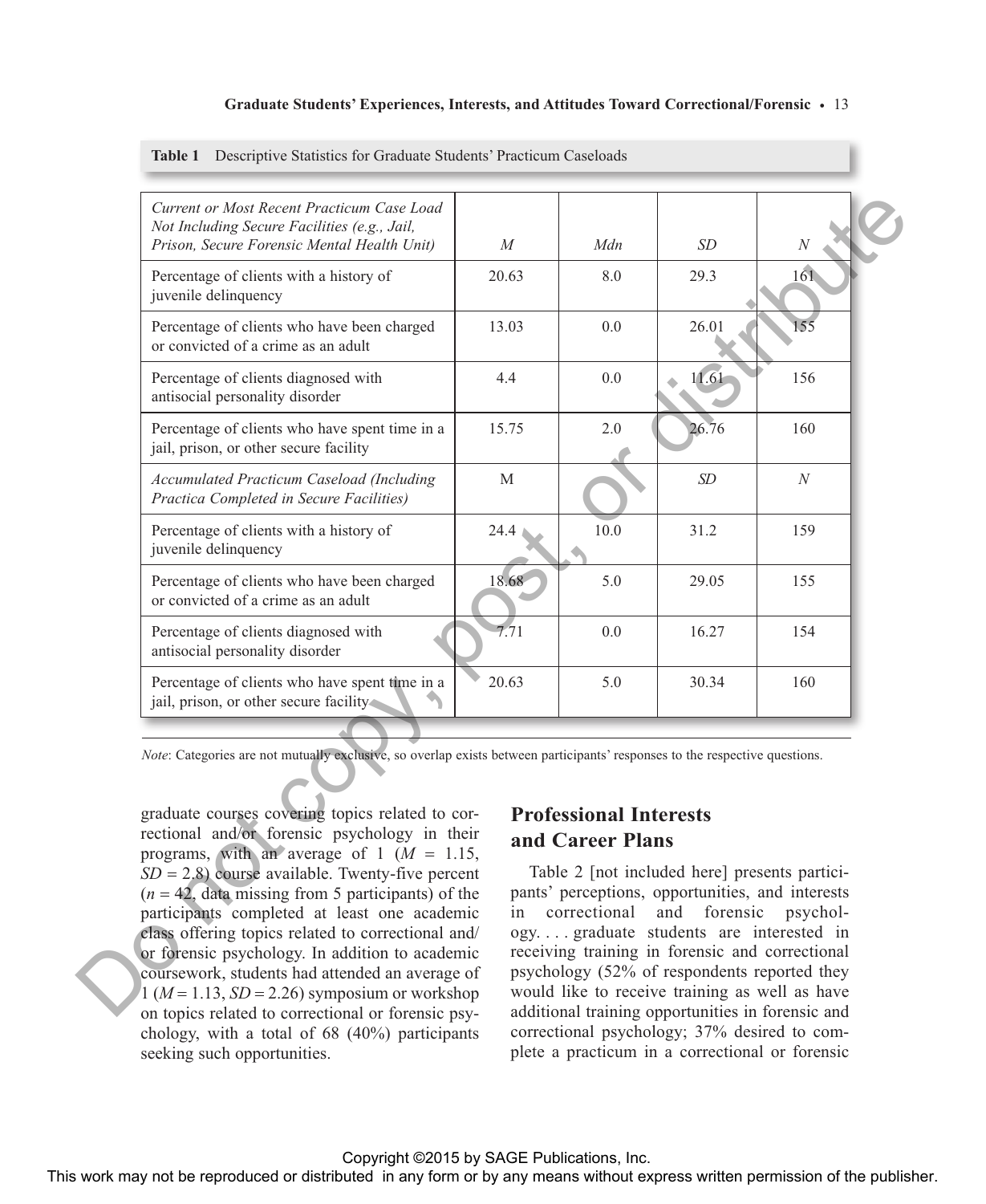setting). Also of interest, many students (i.e., approximately 28%) are interested in pursuing forensic or correctional psychology as a specialty area, and even more (44%) would like to complete a more generalized practicum that affords experience working with offenders.

Although the majority of students do not plan to apply to correctional or forensic internships (61%, 15% undecided), a sizable percentage of students plan to apply to such internships or will consider applying to such programs (24% and 32%, respectively). A career in correctional or forensic psychology is a consideration for 27% of participants and a career plan for 17% of graduate students participating in this study. It is not surprising that safety is an important consideration for a large percentage (71%) of students when considering working in a secure facility; however, approximately half (52%) of the graduate students would not be concerned about having a therapy caseload that included offenders or clients with antisocial personality disorder. Lastly, it is noted  $\dots$  that graduate students harbor generally positive attitudes toward offenders and inmates as they see such work as interesting and challenging (77% of participants), provision of services to this population as meaningful (87% of participants), and inmates as a population in need of social advocacy efforts (70% of participants).

# **Graduate Students Attitudes Toward Prisoners**

Graduate students, on average, maintain positive attitudes toward prisoners, as measured by the ATP scale (*M* = 130.88, *SD* = 17.55). This total score is impressive when compared to scores reported by the developers of the instrument (Melvin et al., 1985) obtained from groups of reform/ rehabilitation counselors ( $M = 108.3$ ,  $SD = 15.31$ ), prisoners ( $M = 109.5$ ,  $SD = 12.41$ ), undergraduate students ( $M = 90.5$ ,  $SD = 16.33$ ), community sample  $(M = 87.4, SD = 18.47)$ , correctional officers

\*\*\*\*\*

 $(M = 90.7, SD = 15.55)$ , and law enforcement officers  $(M = 67, SD = 16.6)$ .

Hierarchical regression analysis was used to assess the influence of participants' training opportunities and experiences in predicting attitudes toward prisoners, as measured by the ATP. Specifically, we were interested in training experiences specific to forensic/correctional populations. Hierarchical analysis was used for two primary reasons: (a) We wanted to use sets of variables to represent proposed constructs, and (b) we wanted to control for the potential impact of general training or experience in predicting participants' attitudes toward prisoners. The construct of general training or experience was represented by number of months in graduate school and total client contact hours. The construct of specific applied training with forensic/correctional populations was represented by four items assessing percentage of clients (accumulated) presenting histories or current issues relevant to forensics/corrections (i.e., juvenile delinquency, charges or convictions of a crime, antisocial personality disorder, jail or prison time). Educational training was defined by responses to two items: "How many courses have you taken focusing on topics related to forensic/correctional psychology?" and "How many symposia/ workshops focused on forensic/correctional psychology or working with offenders have you attended?" clear or expression with the repression of the repression of publishers of the reproduced or the reproduced or the publishers with the repression of the publishers with the repression of the publishers with a sphere with

A hierarchical regression analysis was conducted, entering general training experience in the first step, educational training in forensics/corrections in the second step, and specific applied training or experience in forensics/corrections in the third step. Scores on the ATP scale served as the dependent variable. Results of the analyses revealed that none of the three sets of variables accounted for a significant amount of variance in ATP scores:  $R^2 = .05$ ,  $F(2, 100) = 2.48$ ,  $p > .05$  for general training;  $\Delta R^2 = .01$ ,  $\Delta F (2, 98) = .61$ ,  $p >$ .05 for educational training in forensics/corrections, and  $\Delta R^2 = .01$ ,  $\Delta F(4, 94) = .33$ ,  $p > .05$ , for specific applied training with forensic/correction populations. According to the current study, neither amount of general training/experience, nor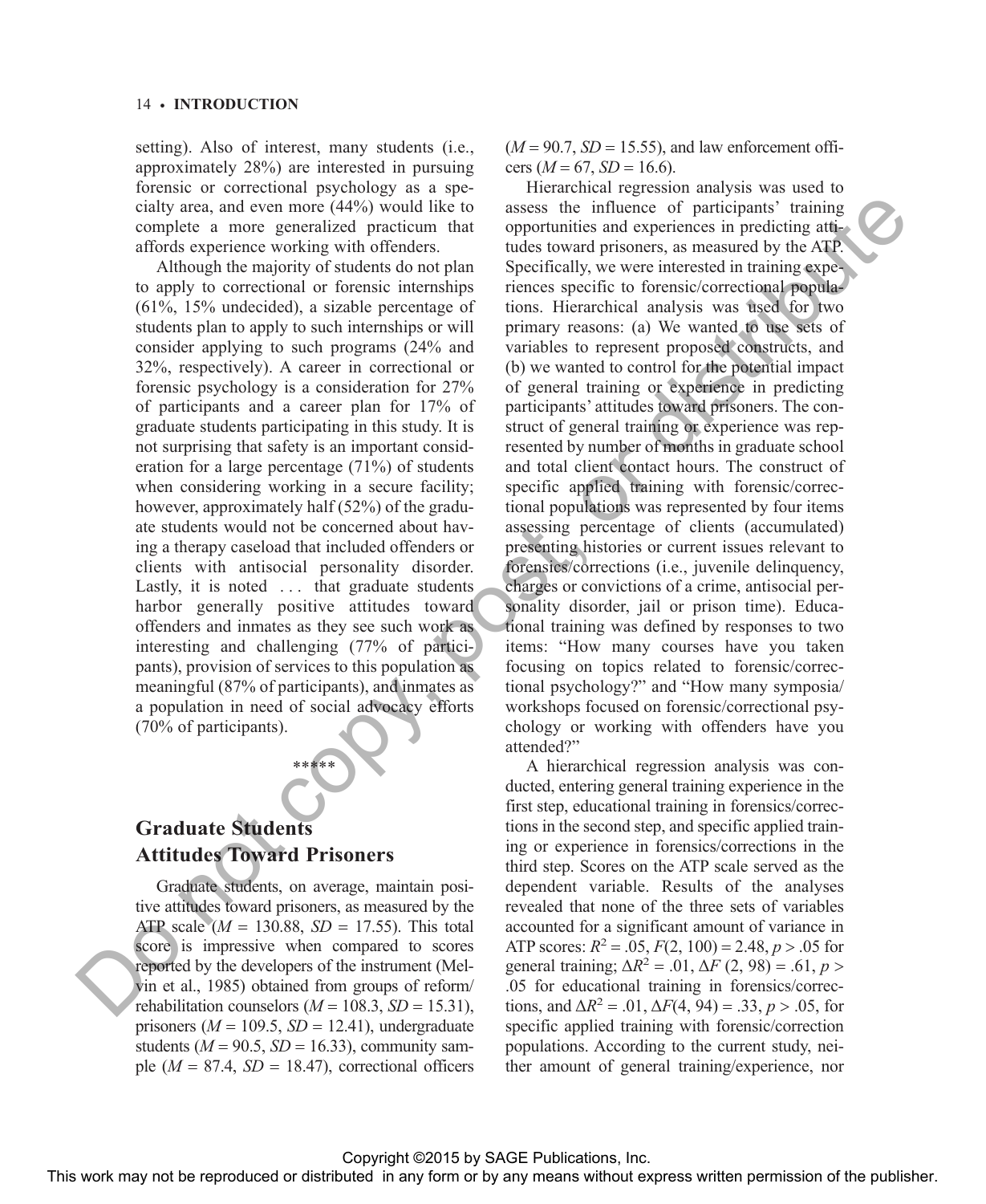#### **Graduate Students' Experiences, Interests, and Attitudes Toward Correctional/Forensic** • 15

specific training/experience in corrections/forensics was predictive of students' attitudes toward prisoners.

#### **Discussion**

The purpose of this study was to investigate the correctional and forensic training opportunities available to graduate students in clinical and counseling psychology, their experiences in related coursework and practica, and graduate students' attitudes toward offender populations. Results indicated that almost one half of the participants in this study have access to mentors with specialized skills and research interests in correctional and forensic psychology, as well as training opportunities, including practica, in correctional and/or forensic psychology. In fact, although in-house psychology clinics, community and mental health centers, and university counseling centers appear to provide the majority of practicum experiences, correctional and forensic psychology practicum experiences appear to be as common as other specialty practicums, such as private practice settings, medical centers and medical schools, VA settings, private psychiatric hospitals, and educational (school) settings.

Furthermore, although some students do not have such specialty experiences available, the majority of students have worked with clients with a history of juvenile delinquency, criminal behavior, history of confinement, or who meet the diagnostic criteria for antisocial personality disorder. This finding indicates that although students may not be afforded specific training opportunities in correctional or forensic psychology, they are nevertheless gaining experience with related clientele. Thus, they may be more likely to enter correctional and forensic settings with an appreciation and understanding of the clinical dynamics and issues presented by offender clients. Consistent with Morgan et al. (2004), this finding also highlights the likelihood that students in varied settings will encounter clients with a criminal history. Thus,

graduate students could benefit from specialty training in issues relevant to working with offenders. Furthermore, approximately one half of the participants indicated they would like additional training in correctional and/or forensic psychology, even though many of these students have no interest in pursuing correctional or forensic psychology specialties or careers.

Given concerns regarding staffing limitations (Boothby & Clements, 2002; Magaletta & Boothby, 2003), it was encouraging to find that approximately 17% of graduate students planned to pursue a career in correctional or forensic psychology and approximately 27% indicated they would consider such a career. Even more impressive, 24% of students indicated they plan to pursue predoctoral internships in correctional or forensic psychology, and approximately 32% indicate they will consider such internship possibilities. Given current estimates that only 6% of psychologists (in California) are employed in correctional settings (Pingitore, Scheffler, Haley, Sentell, & Schwalm, 2001), the student responses in this study may indicate greater willingness to pursue such careers. Additionally, the finding that approximately 32% of graduate students are open to consider correctional and/or forensic psychology predoctoral internships bodes well for recruiting efforts given that prior interns have been satisfied with their correctional experiences (Pietz et al., 1998). **DISCUSSION** of the publisher indictries of the proposition indicent indicent constrained the reproduced or the publisher constrained in any form or by any form or by any means when the representation of the publisher. A

Of particular relevance for criminal justice recruiting purposes, an important issue in corrections (Harowski, 2003), graduate students, regardless of previous experiences with offenders, generally have positive attitudes toward inmates. Furthermore, they generally perceive mental health work with offenders as interesting and challenging, believe such services are meaningful, and believe that inmates are disadvantaged and in need of social advocacy efforts. However, graduate students also appear to be concerned about safety issues in working with correctional and forensic populations. Although correctional and forensic institutions are dangerous environments in which to work (e.g., Magaletta & Boothby, 2003), it is possible that graduate students are overestimating

Copyright ©2015 by SAGE Publications, Inc.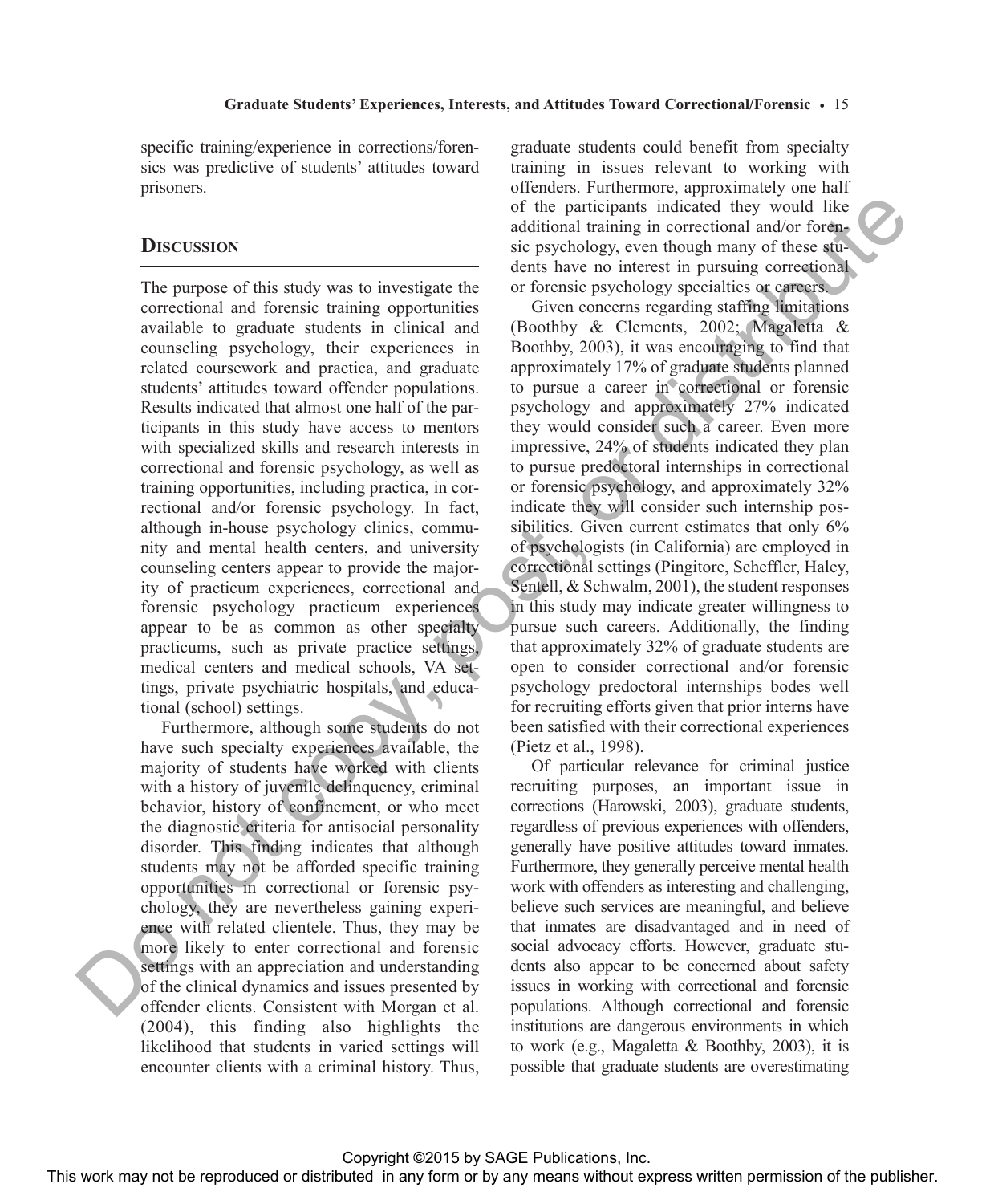#### 16 • **INTRODUCTION**

potential dangerousness. Recruiting efforts may be more effective if criminal justice administrators and academicians educate students about some of the societal myths about penal institutions and present data regarding the dangers of working in criminal justice settings compared to other settings (e.g., psychiatric hospitals, VA hospitals, private practice). As students already maintain positive attitudes toward work with inmates, it is possible that demystifying some safety issues purportedly inherent in correctional and forensic work will increase recruiting efforts.

Although results of this study are promising for the future of correctional and forensic psychology fields, this study is not without limitations. Although the response rate is acceptable, participants may consist of an overrepresentation of students with interests in correctional and/or forensic psychology. In other words, students who elected to participate may be more favorable toward correctional and/or forensic psychology than their nonparticipating peers. Although not all participants in this study indicated interests in these specialty areas (and a sizeable number indicated no such interests), it is nevertheless possible that the results of this study are somewhat inflated toward positive interests in correctional and/or forensic psychology. Another limitation of this study is the focus on correctional and/or forensic psychology training opportunities simultaneously rather than separately. Because we combined correctional and forensic psychology in the survey, information about the specific training opportunities in correctional psychology versus forensic psychology is not available. This is an issue of relevance given previous findings of disproportionate emphasis in forensic psychology when compared to correctional psychology training (Ax & Morgan, 2002). To account for these limitations, future research should investigate training opportunities in correctional and forensic psychology separately. This may be more efficiently accomplished via Internet surveys, which may increase the response rate and decrease possible response bias. Additionally, future research should contrast programs that society and the repression of the representation of the representation of the representation or distributed in any form or by any means with the publisher. The publisher and the publisher of the publisher of the publisher

self-identify as having correctional and forensic specialty training with those that do not elucidate differences between specialty and generalist training as well as to further identify training in generalist programs.

\*\*\*\*\*

#### **References**

- American Psychological Association. (2005). *Demographic shifts in psychology*. Retrieved December 15, 2005, from http://research.apa.org/general 07.html
- American Psychological Association. (n.d.). *What is the difference between a Ph.D. and a Psy.D.?*  Retrieved July 13, 2004, from http://www.apa. org/ed/graduate/faqs.html
- Ax, R. K., & Morgan, R. D. (2002). Internship training opportunities in correctional psychology: A comparison of settings. *Criminal Justice and Behavior*, *29*, 332–347.
- Bersoff, D. N., Goodman-Delahunty, J., Grisso, J. T., Hans, V. P., Poythress, N. G., Jr., & Roesch, R. G. (1997). Training in law and psychology: Models from the Villanova Conference. *American Psychologist*, *52*, 1301–1310.
- Boothby, J. L., & Clements, C. B. (2000). A national survey of correctional psychologists. *Criminal Justice and Behavior*, *27*, 716–732.
- Boothby, J. L., & Clements, C. B. (2002). Job satisfaction of correctional psychologists: Implications for recruitment and retention. *Professional Psychology: Research and Practice*, *33*, 310–315.
- Fagan, T. J. (2003). Mental health in corrections: A model for service delivery. In T. J. Fagan & R. K. Ax (Eds.), *Correctional mental health handbook*  (pp. 3–19). Thousand Oaks, CA: Sage.
- Fagan, T. J., & Ax, R. K. (2003). Introduction. In T. J. Fagan & R. K. Ax (Eds.), *Correctional mental health handbook* (pp. xiii–xvi). Thousand Oaks, CA: Sage.
- Farrington, D. P. (1980). The professionalization of English prison psychologists. *Professional Psychology: Research and Practice*, *11*, 855–862.
- Harowski, K. J. (2003). Staff training: Multiple roles for mental health professionals. In T. J. Fagan & R. K. Ax (Eds.), *Correctional mental health*